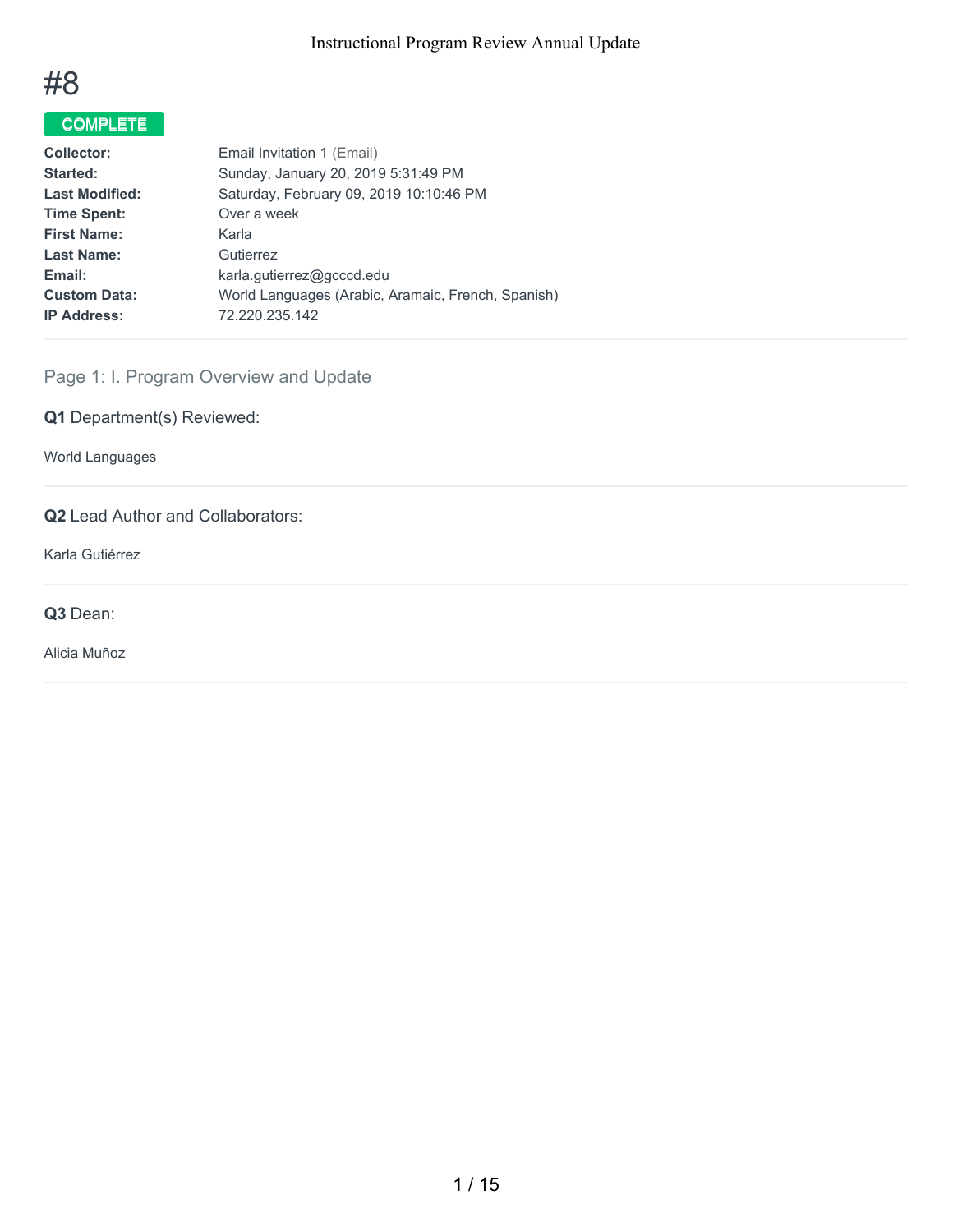**Q4** Program Update (Required): Please summarize the changes, additions, and achievements have occurred in your program since the last program review. To access last year's program review, visit the IPRPC Intranet Page, accessible here.

• Department in general: Faculty from the World Languages Department actively participate in campus events to promote equity. They have participated in Latino and Middle Eastern panels, different events from the Latinx Heritage Month, Day of the Dead Celebration, Cesar Chavez & Dolores Huerta Day, Encuentros Conference, Middle Eastern Heritage Month, and Chaldean College Hour among others. Faculty from this department are also advisors to the World Cultures Club, Raza Unida, and Middle Eastern Student Club to promote student engagement, equity, and validation. Furthermore, all language instructors have been updating their material in Canvas to ensure everything is accessible for students with disabilities.

• Arabic: For the first time a course in Iraqi dialect was offered during Fall 2018. Additional sections of Arabic II, III, Arabic Civilization, and Arabic Conversation were added. Furthermore, there are plans for adding a second semester for Arabic Civilizations and for Iraqi Dialect. The Arabic program continues to grow steadily. In five years it has grown 169%.

• Aramaic: Aramaic courses are offered one level per semester. Aramaic 120 usually enrolls more students than the negotiated cap. However, with just one instructor available to teach only one section of Aramaic per semester, higher levels of Aramaic suffer of low enrollment.

• French: French classes did not have sustainable enrollments, so the department decided to temporarily cancel French classes in Fall 2017 and reconsider the possibility of offering them again in the future.

• Spanish: Spanish I classes in general have healthy enrollment. However, higher levels of Spanish courses struggle to maintain healthy enrollment. The department chair is working with counselors and with the Pathway Academy Coordinator to advise heritage and native Spanish speakers to be assessed and take higher-level courses. For the past year, Spanish instructors have been encouraging students to take advantage of the free tutoring services offered at Cuyamaca in an effort to increase retention rates. While enrollment is decreasing, the program success and retention rates went up.

**No**

# Page 2: IIB. Student and Program Learning Outcomes

**Q5** Do you have an assessment plan on file with SLOAC? If you have not already done so, you can submit your program's assessment plan to SLO Coordinator, Tania Jabour, at tania.jabour@gcccd.edu.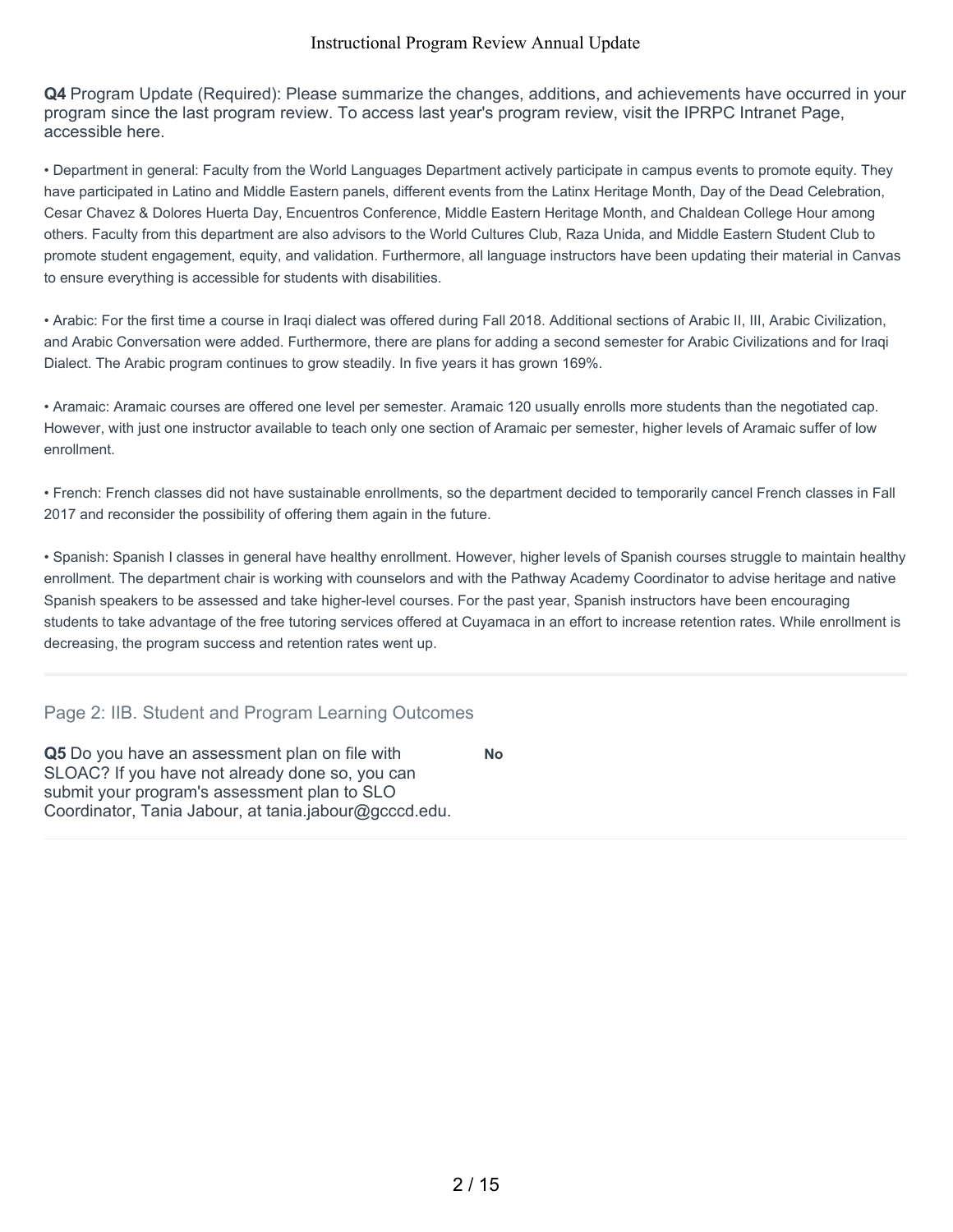**Q6** Please provide an analysis of your student learning outcomes (SLO) findings and what changes, if any, were made as a result.

Every semester during Professional Development Week the World Languages Department has discussions about SLOs, first as a department and then by discipline. During the Spring 2018 meeting, the department started working on a SLO assessment plan.

For the past year, Arabic instructors have gathered to discuss the questions on their final exams that could be used to assess each of the SLOs. They have decided which questions will be used as future Method of Assessments of their SLOs. However, some are concerned about the possibilities of students cheating if the same questions are used in all sections. SLO discussions will continue and ways to prevent cheating on the final exam will be one of the main topics.

Spanish instructors have been modifying the reading comprehension part of the final exam used to assess SLO 1. The assessment has gone from a reading passage in Spanish with true or false questions, to a Spanish passage with Spanish questions, to a passage in Spanish with English questions, and our last version is Spanish passage that needs to be translated into English. After many discussions, instructors agreed that translating was the only way to know if students fully understand the passage. Now, instructors are looking for a way to normalize the grading of this section. Furthermore, instructors discussed the Method of Assessment for SLO 2 which assess cultural competency and realized the assessment tool did not assess what SLO 2 states. Instructors are working on new questions to assess cultural competency that require more critical thinking from the students.

| Q7 Review your PLOs. Are the listed PLOs an accurate<br>reflection of the program's current learning objectives? | <b>Yes</b> |
|------------------------------------------------------------------------------------------------------------------|------------|
| Q8 Are the PLOs mapped onto the course SLOs?                                                                     | No         |

**Q9** Discuss your assessment plan for the PLOs.

Spanish PLOs need to be mapped onto the course SLOs. Moreover, Arabic PLOs have not been developed yet. This semester we will be working on developing the Arabic program PLOs and in creating an SLO and PLO assessment plan for the department. This plan will assess SLOs of one or two course levels per semester and will assess Arabic and Spanish PLOs on the year Comprehensive Program Review is due.

Page 3: IIB. Student Achievement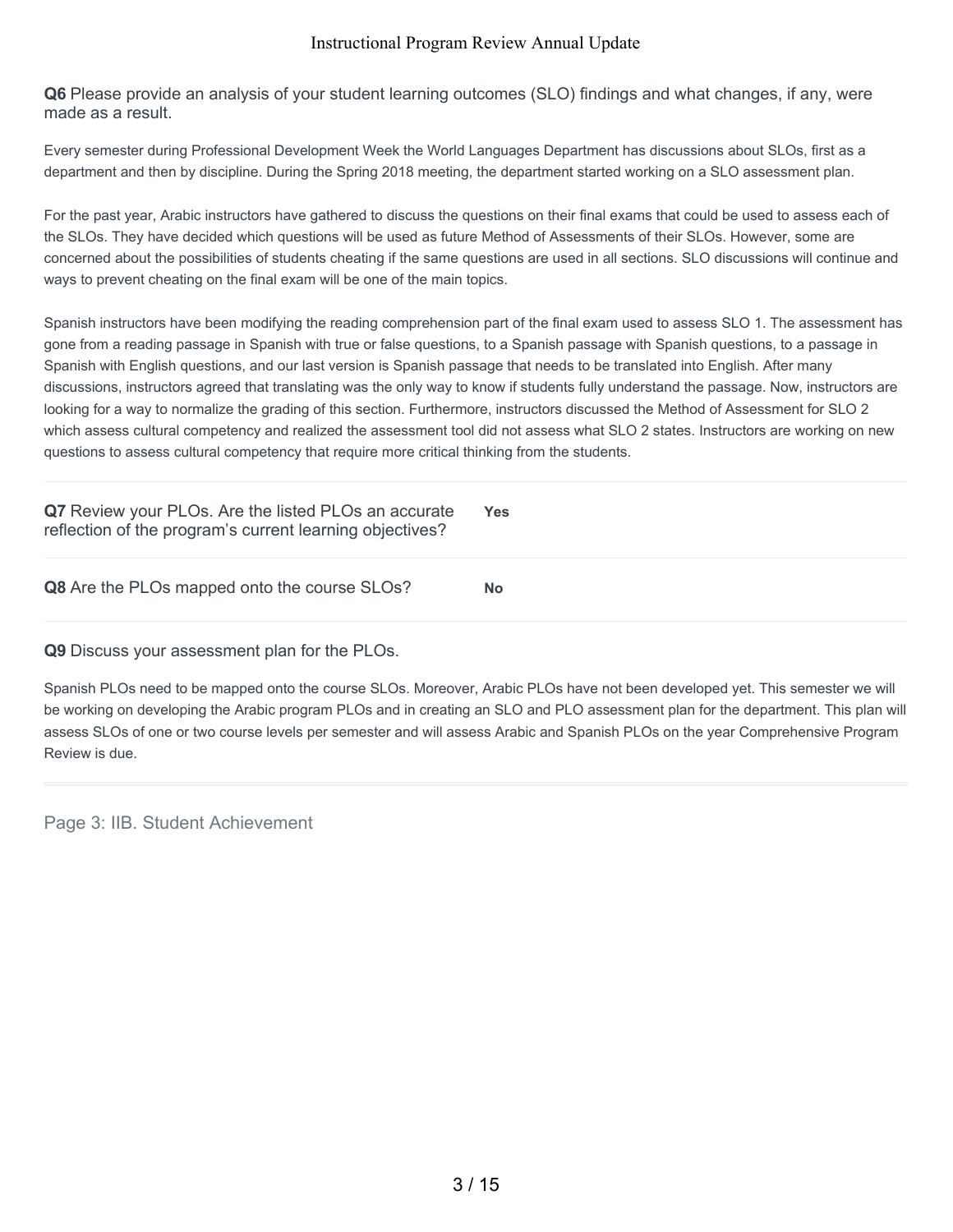#### **Q10** How has the program's success rate changed over the past year?

Arabic: Success rate in all Arabic courses is very high. It ranges from 92% to 100% in all classes for the last five years, during Fall and Spring semesters, with three exceptions: Arabic 221 had a success rate of 80% in Fall 2015, Arabic 250 had 89% in Fall 2015, and Arabic 251 had 83% in Fall 2013.

Aramaic: This is a special program since Cuyamaca College is the only college in California that offers Aramaic courses and it is one of the few in the nation. Even though, higher levels of Aramaic courses tend to have low enrollment since they feed just from one ARMC 120 section offered every three semesters, success rates all across the board are high, they range from 89% to 100%.

Spanish: The overall success rate for Spanish courses in the last five years, went from 67% to 76% during the Fall, that is an 11% increase. During the Spring semesters, the overall success rate went up 12%, from 63% to 75%. Even though the Spanish program is shrinking due to low enrollment, success and retention rates are improving. This improvement could be attributed to our biannual discussions, during Professional Development Week, on how to improve retention and success rates. One of our strategies is to encourage students to go to tutoring by giving them participation points, by making the first hour of tutoring an assignment, or by giving them extra credit for attending. We realized that students do not understand the benefits of tutoring until they go for a session. In Fall 2016, the current Department Chair decided to work hand in hand with the tutoring center to provide students the best tutoring service possible. That semester, new tutors were hired and since then, the Department Chair has mentored them. In Spring 2017, during Professional Development week, for the first time, Spanish instructors discussed ways to encourage students to take advantage of the tutoring services. The number of student visits went from 12 visits in Fall 2016 to 248 visits in Spring 2017. Moreover, retention rate increased 8% and success rate went up 6% in Spring 2017.

**Q11** The College has set a 2024 goal of reaching a 77% course success rate (students passing with a grade of A, B, C, or P out of those enrolled at census) for the College as a whole. Consider how your will program help the College reach its long-term goal of increasing the course success rate to 77%. This is intended to provide a goal for improvement only; programs will not be penalized for not meeting the goal. What is your program's one-year goal for success rate across all courses in the program?

Arabic: The success rate in Arabic courses is usually above 90%. Our goal is to keep success rate at least 95%. This is a large and growing program with very high success and retention rates. If the program continues to grow and we maintain at least a 95%, it will be a major help in achieving the College goal of 77%.

Aramaic: The success rate in Aramaic courses is usually high. An attainable goal would be 92% since enrollment varies so much from one level to the other (ARAM 120 usually enrolls more students than the negotiated cap, while higher levels may struggle to get the minimum number of students) and percentages may be affected by low enrollment. Even though this is a one course per semester program, having a success rate above 90% will definitely help the College achieve its goal.

Spanish: The Spanish Program overall success rate in Spring 2018 was 75%. Our goal is to bring it up at least 1% per year to ensure it is above 77% by 2024. Spanish faculty will continue to discuss techniques on how to improve student success. Moreover, Spanish faculty will continue to work hand in hand with tutors to find the best ways to support our students.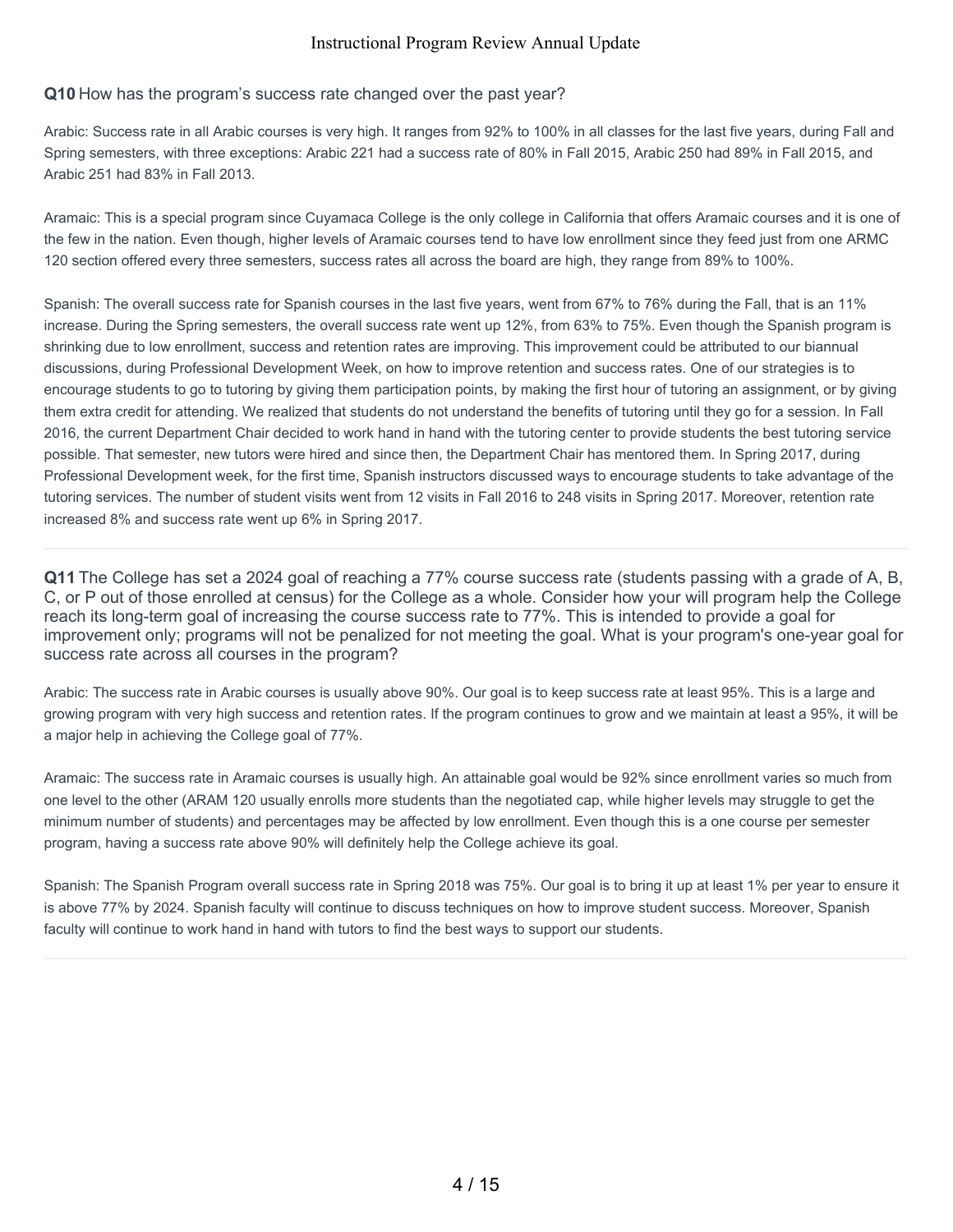#### **Q12** Which specific groups (by gender and ethnicity) have success rates lower than that of the program overall?

Arabic: There are not major differences in success rate of male and female students. However, the success rate by ethnicity shows that African-American and Hispanic students have a significant lower success rate. After analyzing the number of African-American and Hispanic students enrolled in Arabic classes versus the percentages, I realized that in all cases only one student from each group was not successful. The percentages are low, because the number of students retained is very low. For example, in Spring 2017 out of two African-American students taking Arabic courses only one was successful, therefore, student success rate was 50%. In regards to Hispanic students, retention rate is affecting success rate. For example, in Fall 2013, ten Hispanic students enrolled in Arabic courses, only six were retained, from which five were successful. From those retained, just like with African-American, only one was not successful. Retention rate was low affecting the success rate. A similar scenario was observed in Spring 2016 and Spring 2018 with Hispanic students. The department will discuss the reasons affecting retention of Hispanic students in order to find effective ways to improve success rate among Hispanics taking Arabic courses. The success rate for White-Non-Hispanic students (assumingly Middle-Eastern) is above 90% all across the board.

Aramaic: There are no major differences in success rate based on gender. However, Hispanic success rate is low, but it is due to the number of Hispanic students who have enrolled in Aramaic courses. For example, in Fall 2013, two Hispanic students enrolled in Aramaic, only one was retained and successful, therefore, success rate was 50%. A similar situation was observed in Spring 2017 when three Hispanic students enrolled, two were retained and successful, and success rate was 67%. Even though success rate was low, 100% of Hispanic students who remained in the class were successful.

Spanish: In Spanish courses enrollment numbers, retention rates, and success rates for males are slightly lower than those of females. Success rates in some semesters are low for African-American, White Non-Hispanic, and Multiple Races/Ethnicities students. As an observation, retention rates are low for these groups making success rates very low. Spanish instructors are committed to finding ways to improve success in their classes. Future department meetings will include discussions on how to improve retention and success of males and the ethnic groups mentioned above. Department Chair will develop a survey for students taking Spanish classes to identify the challenges they have to face that interfere with their educational goals. The survey will ask for their gender and ethnicity in order to have a better understanding on the causes for this equity gap.

# **Q13** What program (or institutional) factors may be contributing to these lower rates of success for these groups of students?

All language classes have students with different levels of knowledge of the target language in one classroom. These courses have native and heritage speakers of the target language mixed with students who are real beginners and some who have taken language classes in the past. Students who know the language are not required to take higher-level courses causing beginner students to feel uncomfortable and unprepared for a basic language class. As a result, students from ethnicities that do not speak the language being learned perform lower than those who are native or heritage speakers of the language. If students were placed at the right level, retention rates of students who are not native or heritage speakers would improve since they would not feel intimidated by those who are fluent in the target language. It is very important for instructors to assure beginner students that the beginner courses are designed for their level and that they will not be compared to native and heritage students.

#### **Q14** What specific steps will the program take to address these equity gaps in the 2019/20 academic year?

All language instructors will address this issue during Professional Development Week. We will discuss ways to encourage students who are not native and heritage speakers to remain in class. Moreover, we will discuss ways to keep these students motivated and to help them be successful in learning a new language.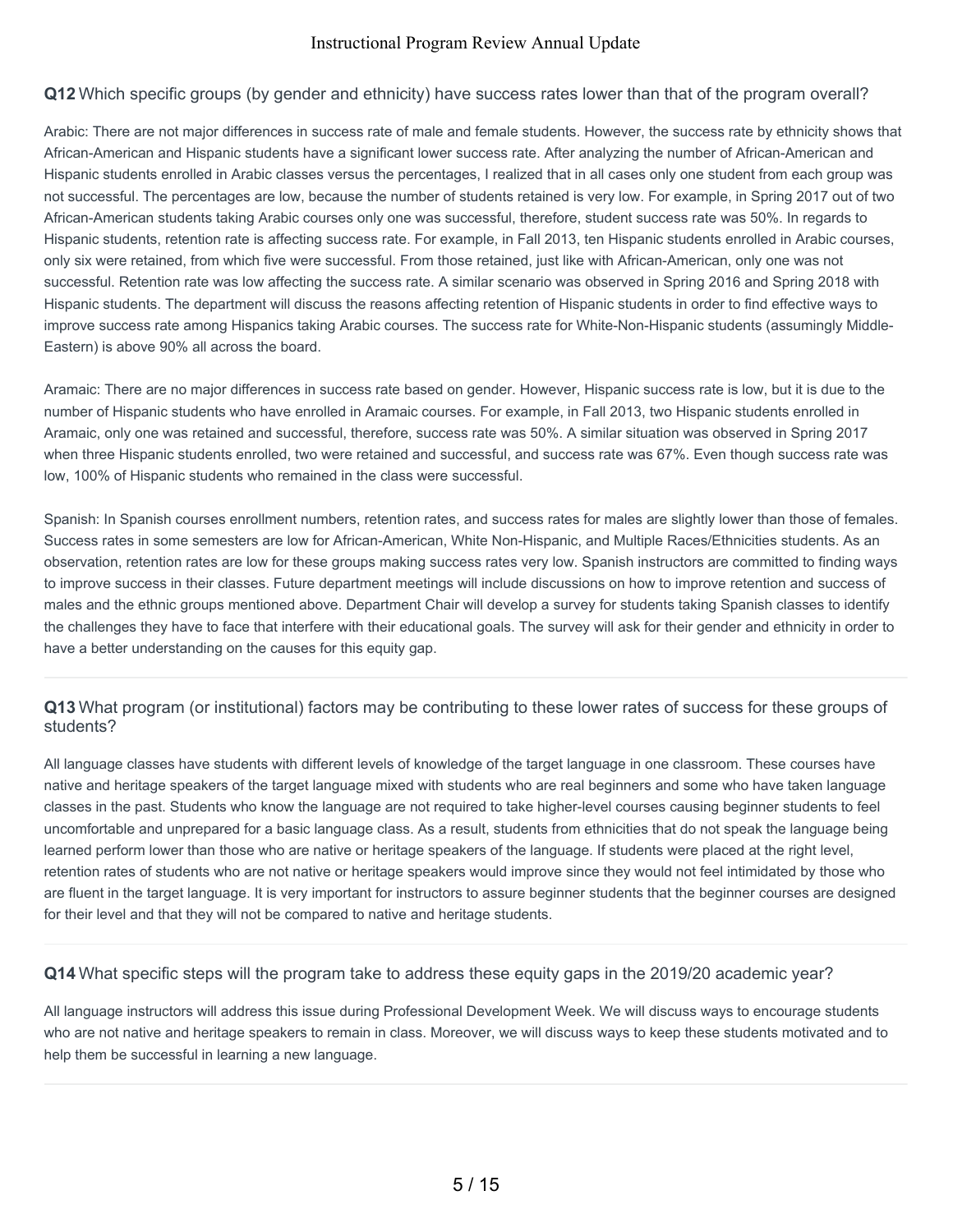**Q15** How do these activities align with the goals set forth in your last comprehensive program review?

One of the goals in the last Comprehensive Program Review was to strengthen the programs we have in regards to Productivity/Efficiency/Success & Retention rates. By addressing the above mentioned equity gaps, the retention and success rate of students, especially those from ethnic groups that are not native of the target language, will improve. Thus, productivity and efficiency in our programs will improve.

**Q16** OPTIONAL: If you would like to attach any charts or additional documentation (aside from the program review report prepared by the IESE Office), please upload it using the button below. You can upload PDF, Word, and image files.

#### **World\_Languages\_Program\_Review.pdf (934.1KB)**

Page 4: Distance Education

| Q17 Does your program offer any courses via distance |  |  | <b>Yes</b> |
|------------------------------------------------------|--|--|------------|
| education (online)?                                  |  |  |            |

Page 5: Distance Education Course Success

| Q18 Are there differences in success rates for distance | <b>Yes</b> |
|---------------------------------------------------------|------------|
| education (online) versus in-person sections?           |            |

**Q19** If there are differences in success rates for distance education (online) versus in person sections, what will the program do to address these disparities?

Spanish offers two sections of hybrid courses every semester. At the beginning of the semester some students do not know what a hybrid course is and are unaware that they need high-speed internet in order to successfully complete the class. Some students do not have reliable internet connection at home. During the first class of the semester, instructors usually take students to a computer lab for a hands-on orientation on how to follow the class in Canvas. This orientation has been crucial for students who had never taken an online/hybrid class before. In the future, this orientation will also provide students with information on computer labs that are available on campus for them to complete their assignments. Furthermore, a visit to the tutoring center will be scheduled since they have computers available and tutors to help them with their assignments.

Page 6: IV. Previous Goals: Update (If Applicable)

**Q20** Would you like to provide an update for your previous program review goal(s)?

**Yes**

Page 7: Previous Goal 1

**Q21** Previous Goal 1:

Create curriculum for a separate Ancient & Modern Middle Eastern Culture Class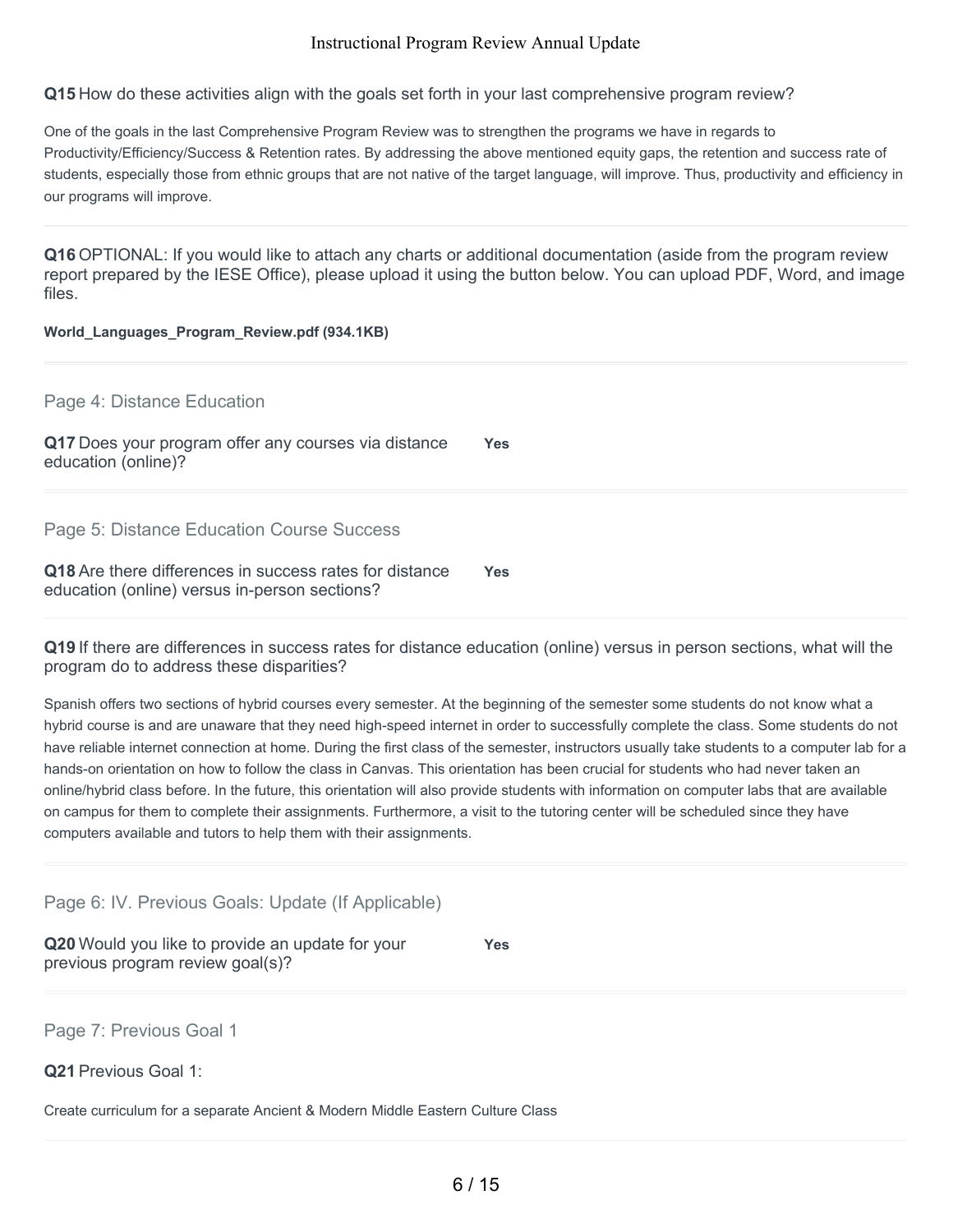**Q22** Link to College Strategic Goal(s): **Guided Student** 

**Pathways Student Validation and Engagement Organizational Health**

**,**

**,**

**Q23** Goal Status **In Progress**

**Q24** How was the goal evaluated? If the goal is "in progress," how will it be evaluated?

Once the courses have been approved, we will offer them as a separate Ancient & Modern Middle Eastern Civilization course and assess their fill rates along with retention and success rates.

**Q25** Please provide the rationale for this goal:

The Middle Eastern Culture class that we presently offer includes both Ancient and Modern Civilization. This is a hugely popular class and the amount of material covered could easily be separated into two separate courses.

**Q26** Please provide the goal action steps for the year (previously "Activities"):

Curriculum for these courses was developed and submitted to the Curriculum Committee, but it was not approved. We are in the process of modifying the previous submission based on the recommendations of the Curriculum Committee.

| Q27 Do you have another goal to update?                                                    | <b>No</b>                               |
|--------------------------------------------------------------------------------------------|-----------------------------------------|
| Page 8: Previous Goal 2                                                                    |                                         |
| <b>Q28</b> Previous Goal 2:                                                                | <b>Respondent skipped this question</b> |
| Q29 Link to College Strategic Goal(s):                                                     | <b>Respondent skipped this question</b> |
| Q30 Goal Status                                                                            | <b>Respondent skipped this question</b> |
| Q31 How was the goal evaluated? If the goal is "in<br>progress," how will it be evaluated? | <b>Respondent skipped this question</b> |
| Q32 Please provide the rationale for this goal:                                            | <b>Respondent skipped this question</b> |
| Q33 Please provide the goal action steps for the year<br>(previously "Activities"):        | <b>Respondent skipped this question</b> |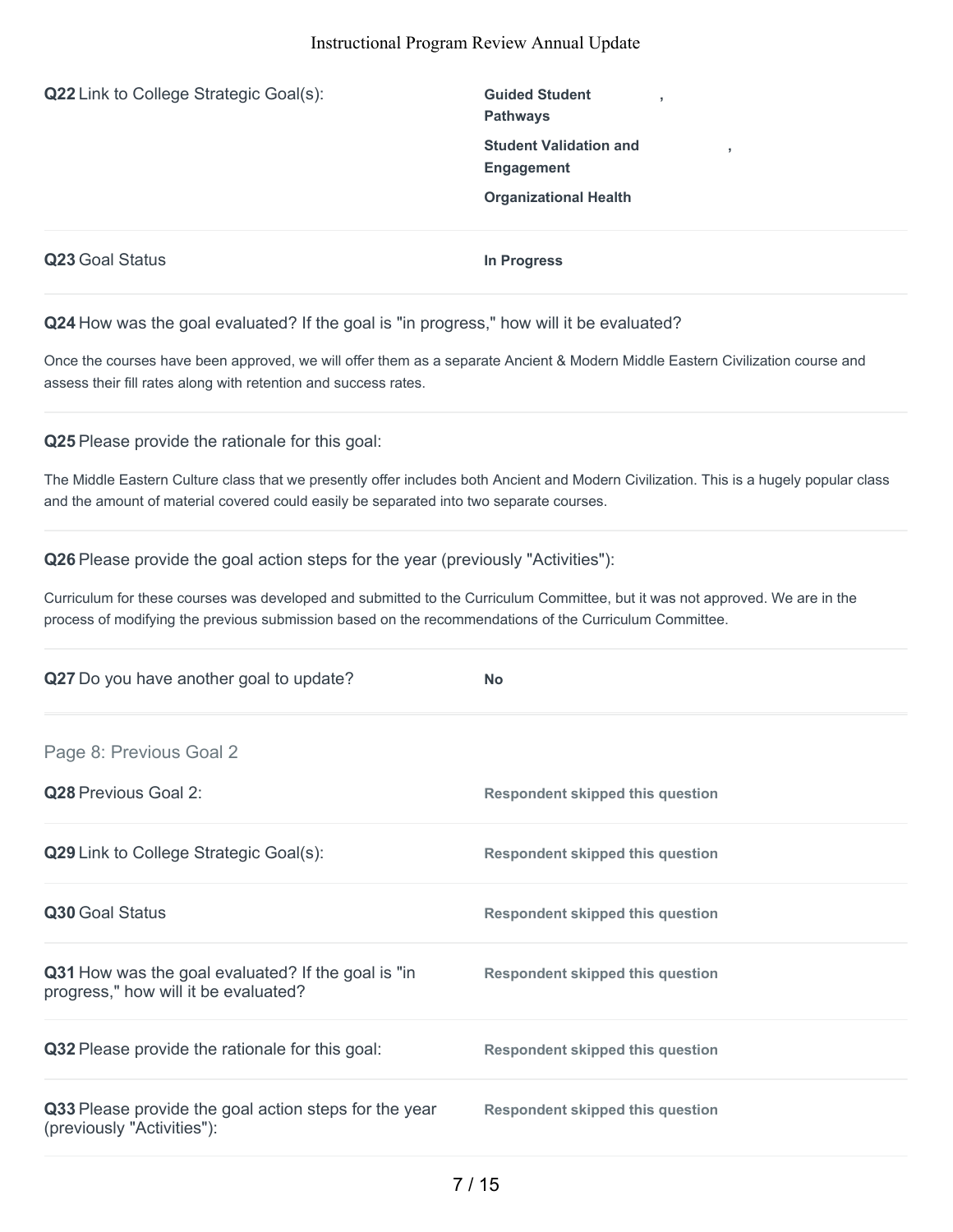| <b>Respondent skipped this question</b> |
|-----------------------------------------|
|                                         |
| <b>Respondent skipped this question</b> |
| <b>Respondent skipped this question</b> |
| <b>Respondent skipped this question</b> |
| <b>Respondent skipped this question</b> |
| <b>Respondent skipped this question</b> |
| <b>Respondent skipped this question</b> |
| <b>Respondent skipped this question</b> |
|                                         |
| <b>Respondent skipped this question</b> |
| <b>Respondent skipped this question</b> |
| <b>Respondent skipped this question</b> |
| <b>Respondent skipped this question</b> |
| <b>Respondent skipped this question</b> |
| <b>Respondent skipped this question</b> |
|                                         |

Page 11: V. New Goals (If Applicable)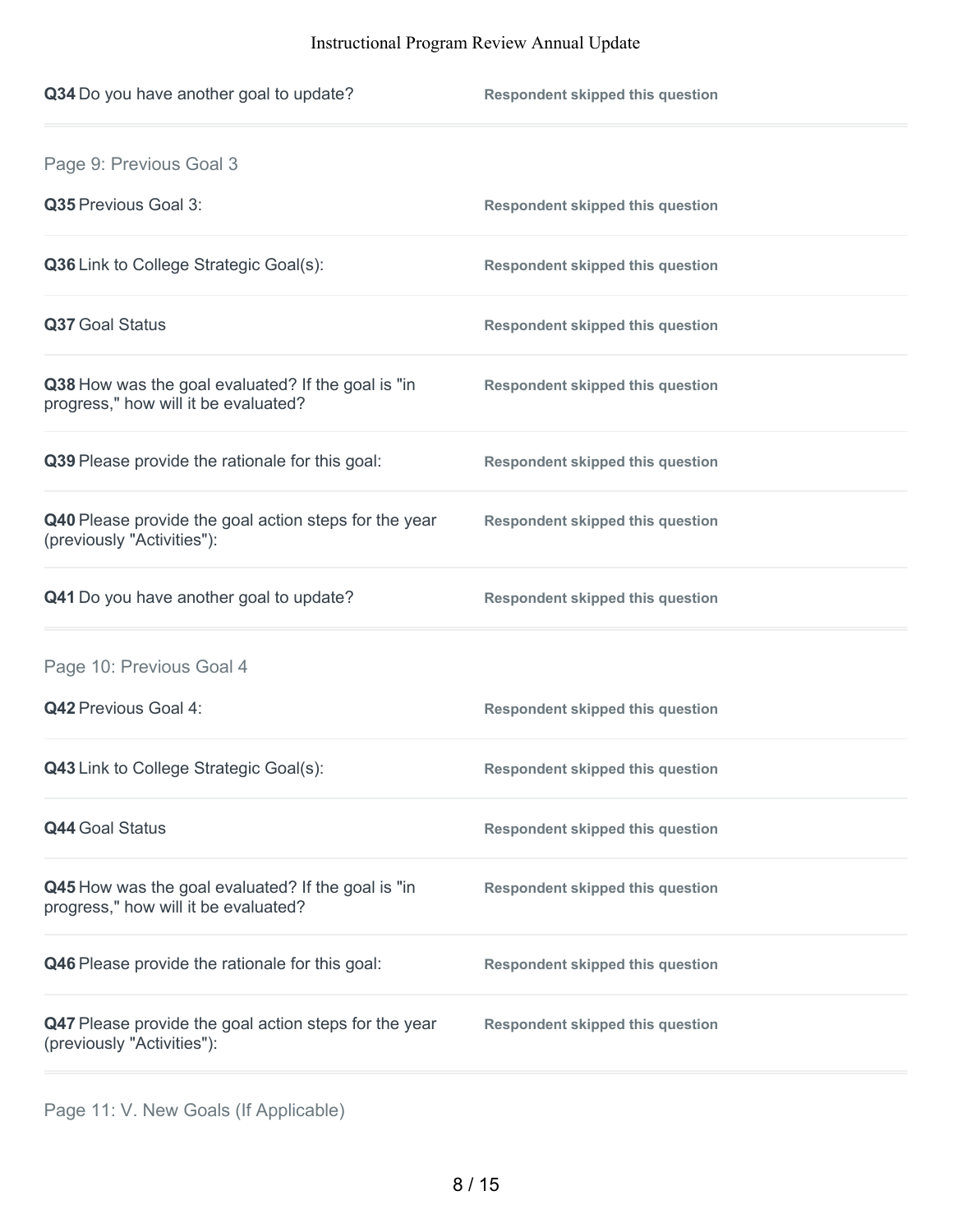**Q48** Would you like to propose any new goal(s)? **Yes**

### Page 12: New Goal 1

#### **Q49** New Goal 1:

Develop a survey for students taking Spanish classes to identify the challenges they have to face that interfere with their educational goals. Information will be disaggregated by gender and ethnicity.

**Q50** Link to College Strategic Goal(s): **Student Validation and** 

**Engagement**

**Q51** Please provide the rationale for this goal:

Student success rate in Spanish courses for male students, African-American, White Non-Hispanic, and Multiple Races/Ethnicities is low according to the disaggregated data.

#### **Q52** Please provide the goal action steps for the year (previously "Activities"):

Spanish instructors will survey students to better understand the obstacles they may face to achieve success. Department Chair will create a report with the information gathered to share with all Spanish instructors and discuss ways to improve retention and success of males and specific ethnic groups. Department Chair will also look for workshops on how to reduce the equity gap among these groups and share the knowledge acquired with other language instructors during Department meetings.

#### **Q53** How will the goal be evaluated?

After an action plan has been developed and put into action, Department Chair will compare disaggregated data from 2018 to the new data.

| Q54 Do you have another new goal?                                                   | <b>No</b>                               |
|-------------------------------------------------------------------------------------|-----------------------------------------|
| Page 13: New Goal 2                                                                 |                                         |
| Q55 New Goal 2:                                                                     | <b>Respondent skipped this question</b> |
| <b>Q56</b> Link to College Strategic Goal(s):                                       | <b>Respondent skipped this question</b> |
| <b>Q57</b> Please provide the rationale for this goal:                              | Respondent skipped this question        |
| Q58 Please provide the goal action steps for the year<br>(previously "Activities"): | Respondent skipped this question        |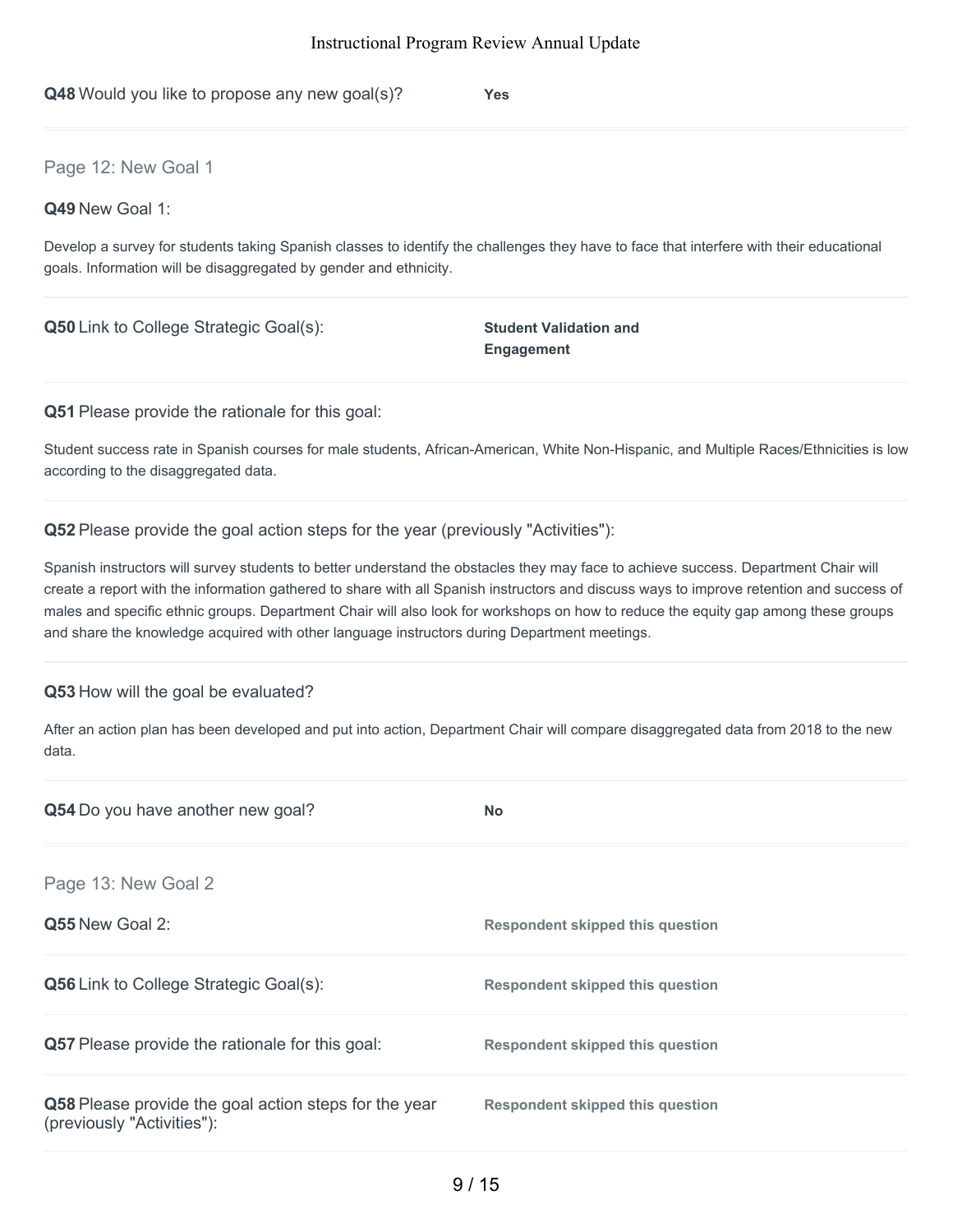| Q59 How will the goal be evaluated?                                                 | <b>Respondent skipped this question</b> |
|-------------------------------------------------------------------------------------|-----------------------------------------|
| Q60 Do you have another new goal?                                                   | <b>Respondent skipped this question</b> |
| Page 14: New Goal 3                                                                 |                                         |
| Q61 New Goal 3:                                                                     | <b>Respondent skipped this question</b> |
| Q62 Link to College Strategic Goal(s):                                              | <b>Respondent skipped this question</b> |
| Q63 Please provide the rationale for this goal:                                     | <b>Respondent skipped this question</b> |
| Q64 Please provide the goal action steps for the year<br>(previously "Activities"): | <b>Respondent skipped this question</b> |
| Q65 How will the goal be evaluated?                                                 | <b>Respondent skipped this question</b> |
| Q66 Do you have another new goal?                                                   | <b>Respondent skipped this question</b> |
| Page 15: New Goal 4                                                                 |                                         |
| Q67 New Goal 4:                                                                     | <b>Respondent skipped this question</b> |
| Q68 Link to College Strategic Goal(s):                                              | <b>Respondent skipped this question</b> |
| Q69 Please provide the rationale for this goal:                                     | <b>Respondent skipped this question</b> |
| Q70 Please provide the goal action steps for the year<br>(previously "Activities"): | <b>Respondent skipped this question</b> |
| Q71 How will the goal be evaluated?                                                 | <b>Respondent skipped this question</b> |
| Page 16: VI. Resources Needed to Fully Achieve Goal(s)                              |                                         |
| Q72 Is the program requesting resources this year to<br>achieve this goal?          | Yes                                     |
|                                                                                     |                                         |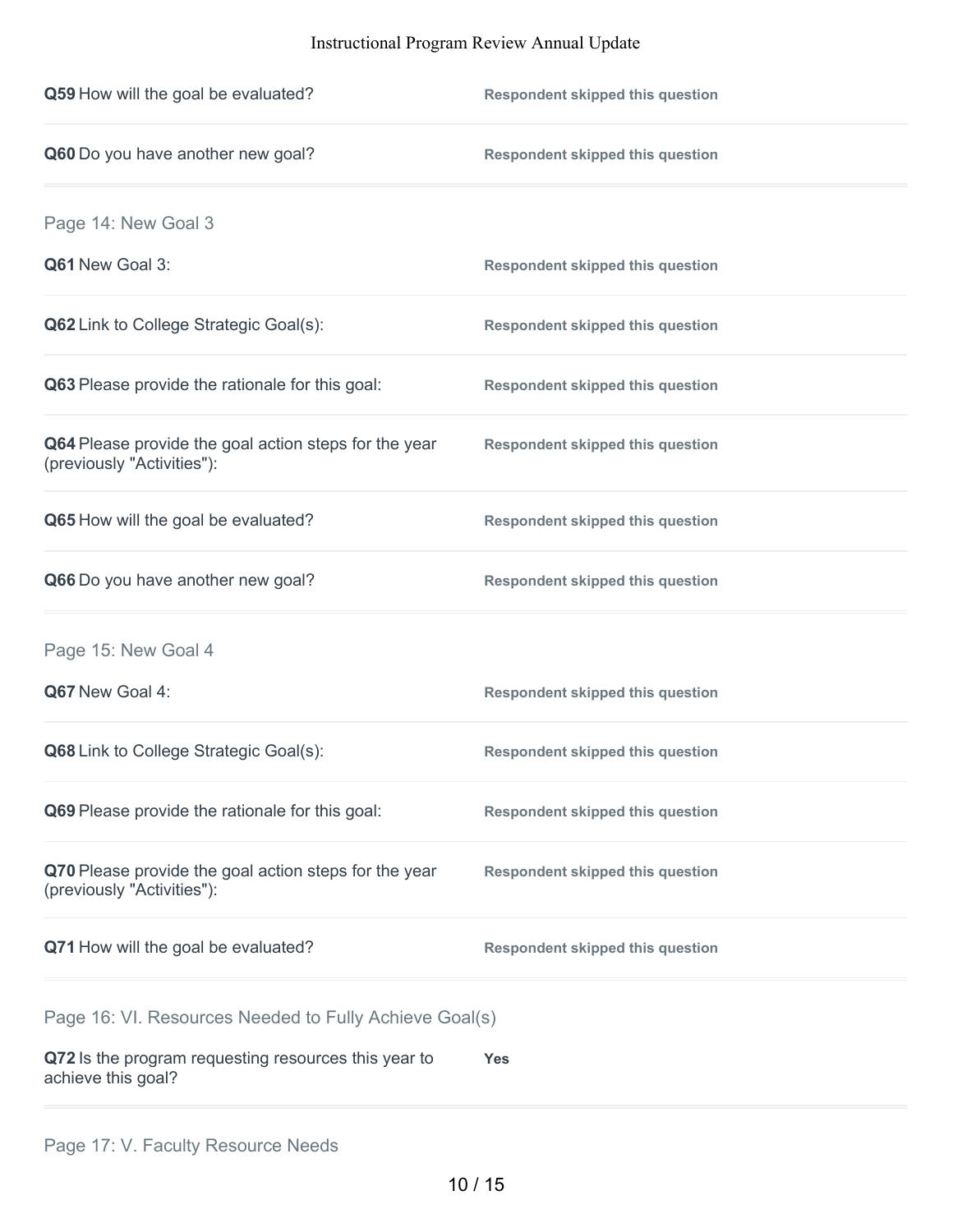**Q73** Are you requesting one or more faculty positions to achieve this goal? **Yes**

# Page 18: Faculty Position Request(s)

**Q74** Please remember to complete the Faculty Position Request Form (accessible here, under Staffing Request Information) for this position that you are requesting and upload it using the button below.The Faculty Position Request Form (In Word) can be located here (under Staffing Request Information).Brief Description of the Position Requested:

Full-Time Arabic instructor to fulfill the demand of Arabic courses.

#### **Q75** Faculty Position Request 1 - Related Program Goal(s):

The overall goal of the Arabic program is to continue to grow by adding curriculum and offering more course sections.

**Q76** Faculty Position Request Upload 1: Please upload the completed faculty request form for the above position using the button below. You can access the Word version of the Faculty Position Request Form here (under Staffing Request Information).

#### **ArabicFacultyPositionRequestForm-2018-19FINAL.pdf (448.8KB)**

| Q77 Faculty Position Request 2 (if applicable): Please<br>remember to complete the Faculty Position Request<br>Form (accessible here, under Staffing Request<br>Information) for this position that you are requesting and<br>upload it using the button below. The Faculty Position<br>Request Form (In Word) can be located here (under<br>Staffing Request Information). Brief Description of<br><b>Position Requested:</b> | <b>Respondent skipped this question</b> |
|--------------------------------------------------------------------------------------------------------------------------------------------------------------------------------------------------------------------------------------------------------------------------------------------------------------------------------------------------------------------------------------------------------------------------------|-----------------------------------------|
| Q78 Faculty Position Request 2 - Related Program<br>$Goal(s)$ :                                                                                                                                                                                                                                                                                                                                                                | <b>Respondent skipped this question</b> |
| Q79 Faculty Position Request Upload 2: Please upload<br>the completed faculty request form for the above position<br>using the button below. You can access the Word<br>version of the Faculty Position Request Form here.                                                                                                                                                                                                     | <b>Respondent skipped this question</b> |
| Page 19: VI. Classified Staff Resource Needs<br>Q80 Are you requesting one or more classified positions<br>to achieve this goal?                                                                                                                                                                                                                                                                                               | <b>No</b>                               |
|                                                                                                                                                                                                                                                                                                                                                                                                                                |                                         |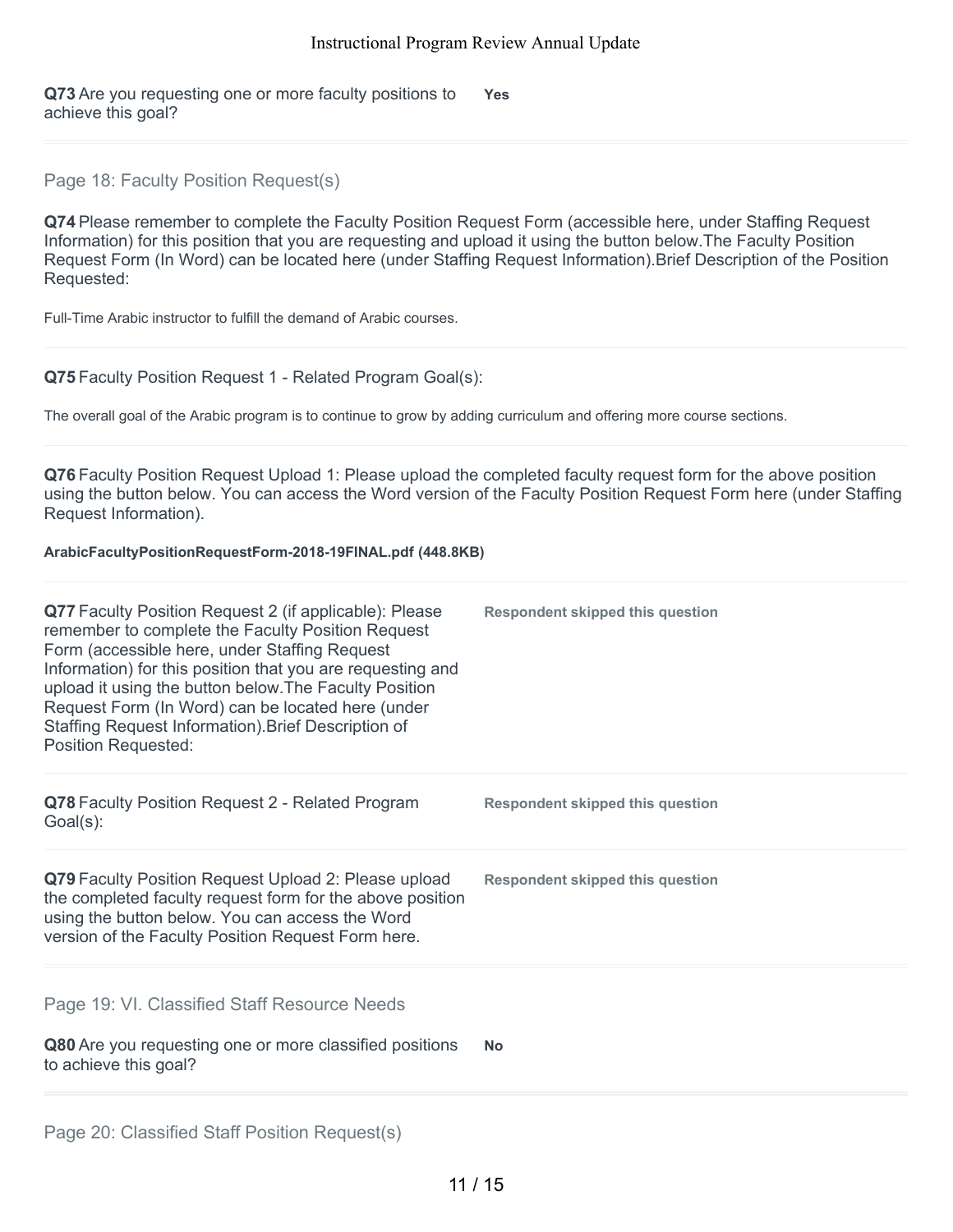| Q81 Classified Staff Position Request 1: Please<br>remember to complete the Classified Staff Position<br>Request Form (accessible here, under Staffing Request<br>Information) for this position you are<br>requesting. Brief Description of Position Requested:                   | <b>Respondent skipped this question</b> |
|------------------------------------------------------------------------------------------------------------------------------------------------------------------------------------------------------------------------------------------------------------------------------------|-----------------------------------------|
| Q82 Classified Staff Position 1 Related Program Goal(s):                                                                                                                                                                                                                           | <b>Respondent skipped this question</b> |
| Q83 Classified Staff Position 1 Request Upload: Please<br>upload a completed Classified Position Request Form<br>for this request using the button below. You can access<br>the Word version of the Classified Position Request<br>Form here.                                      | <b>Respondent skipped this question</b> |
| Q84 *** OPTIONAL*** Please use the button below to<br>upload the position classification description (obtained<br>from HR).                                                                                                                                                        | <b>Respondent skipped this question</b> |
| Q85 Classified Staff Position Request 2: Please<br>remember to complete the Classified Staff Position<br>Request Form (accessible here, under Staffing Request<br>Information) for each position you are requesting. Brief<br>Description of Position Requested:                   | <b>Respondent skipped this question</b> |
| Q86 Classified Staff Position 2 Related Program Goal(s):                                                                                                                                                                                                                           | <b>Respondent skipped this question</b> |
| Q87 Classified Staff Position Request 2 Upload: Please<br>upload a completed Classified Position Request Form<br>for this request using the button below. You can access<br>the Word version of the Classified Position Request<br>Form here (under Staffing Request Information). | <b>Respondent skipped this question</b> |
| Q88 *** OPTIONAL*** Please use the button below to<br>upload the position classification description (obtained<br>from HR).                                                                                                                                                        | <b>Respondent skipped this question</b> |
| Page 21: VII. Technology Resource Needs                                                                                                                                                                                                                                            |                                         |
| Q89 Are you requesting technology resources to achieve<br>this goal?                                                                                                                                                                                                               | No                                      |
|                                                                                                                                                                                                                                                                                    |                                         |

Page 22: Technology Request(s)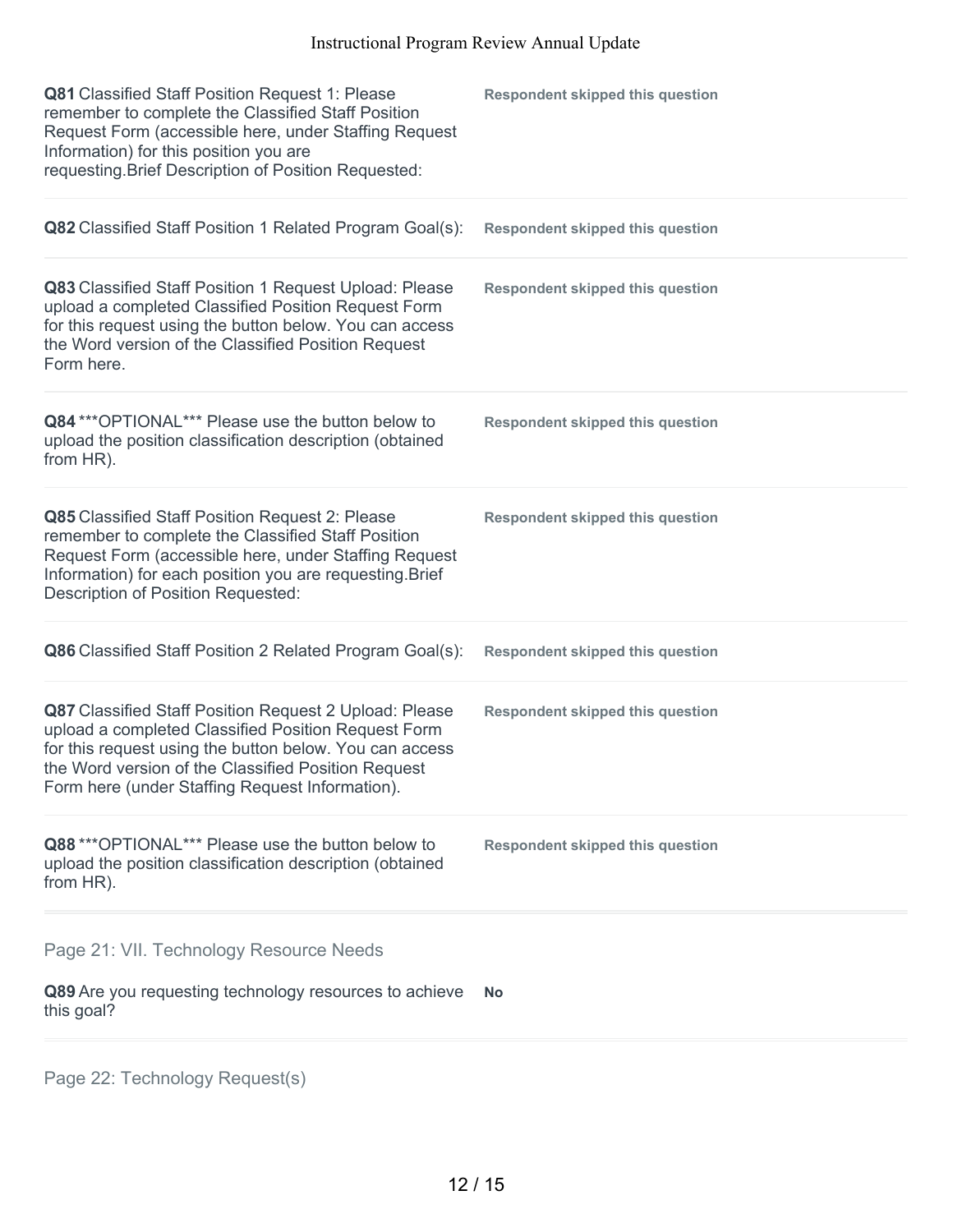| Q90 Technology Request 1: Please remember to<br>complete a Technology Request Form for each request<br>you are submitting. You can access the online<br>Technology Request Form here: Technology Request<br>Form | <b>Respondent skipped this question</b> |
|------------------------------------------------------------------------------------------------------------------------------------------------------------------------------------------------------------------|-----------------------------------------|
| Q91 Technology Request 2: Please remember to<br>complete a Technology Request Form for each request<br>you are submitting. You can access the online<br>Technology Request Form here: Technology Request<br>Form | <b>Respondent skipped this question</b> |
| Page 23: VIII. Perkins and Strong Workforce Resource Needs                                                                                                                                                       |                                         |
| Q92 Are you requesting Perkins and/or Strong<br>Workforce resources to achieve this goal?                                                                                                                        | <b>No</b>                               |
| Page 24: Perkins Request and Strong Workforce                                                                                                                                                                    |                                         |
| Q93 Perkins Request and Strong Workforce 1: Please<br>remember to complete the Perkins Request Form and<br>submit it via the annual Perkins/Strong Workforce<br>request process/cycle.                           | <b>Respondent skipped this question</b> |
| Q94 Perkins Request and Strong Workforce 2: Please<br>remember to complete the Perkins Request Form and<br>submit it via the annual Perkins/Strong Workforce<br>request process/cycle.                           | <b>Respondent skipped this question</b> |
| Page 25: IX. Supplies/Equipment Resource Needs                                                                                                                                                                   |                                         |
| Q95 Are you requesting supplies and/or equipment<br>resources to achieve this goal?                                                                                                                              | <b>No</b>                               |
| Page 26: Supplies/Equipment Request(s)                                                                                                                                                                           |                                         |
| Q96 Supplies/Equipment Request 1: In the boxes below<br>please provide information on your request.<br>Supplies/Equipment requests will be considered on a<br>one-time funding basis.                            | <b>Respondent skipped this question</b> |
| Q97 Supplies/Equipment Documentation 1: Please<br>upload any supplies/equipment quotes or additional<br>documentation for this request.                                                                          | <b>Respondent skipped this question</b> |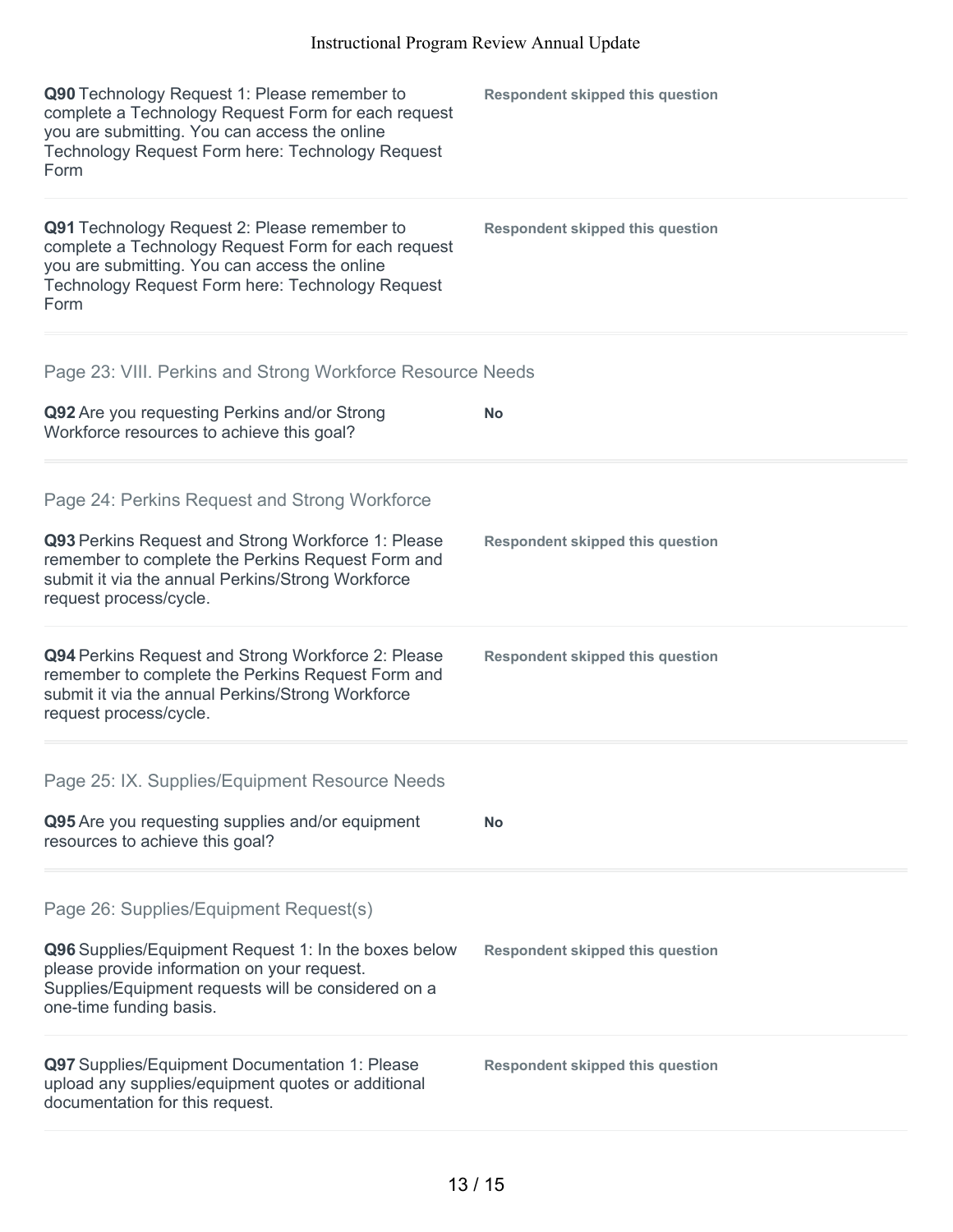| <b>Respondent skipped this question</b>                                                                            |
|--------------------------------------------------------------------------------------------------------------------|
| <b>Respondent skipped this question</b>                                                                            |
|                                                                                                                    |
| <b>No</b>                                                                                                          |
|                                                                                                                    |
| <b>Respondent skipped this question</b>                                                                            |
| <b>Respondent skipped this question</b>                                                                            |
| Page 29: XI. Professional Development Resource Needs                                                               |
| No                                                                                                                 |
|                                                                                                                    |
| <b>Respondent skipped this question</b>                                                                            |
| <b>Respondent skipped this question</b>                                                                            |
| information below and remember to complete a Facilities<br>information below and remember to complete a Facilities |